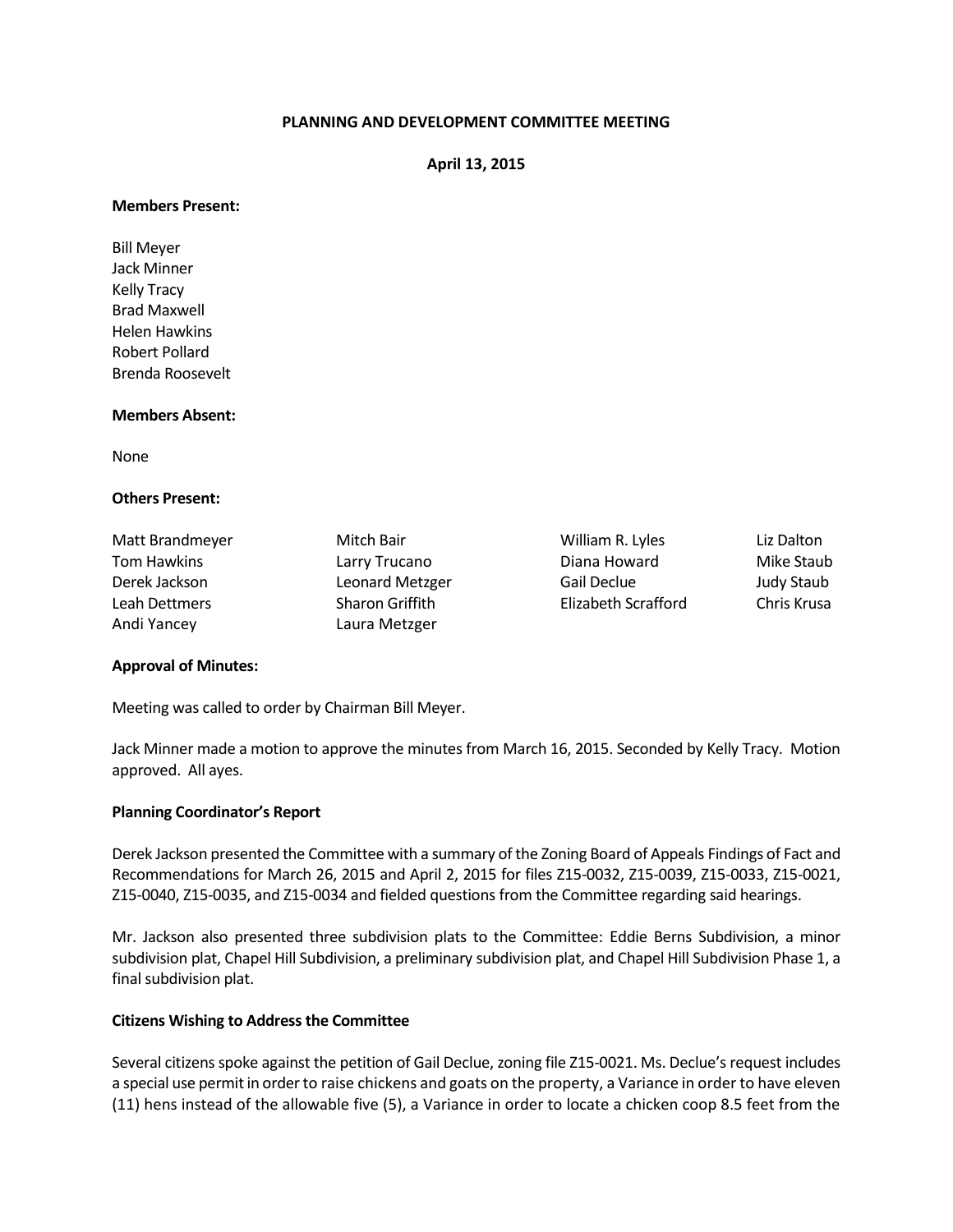east property line instead of the required 20 feet, a Variance in order to locate chicken run 15.75 feet from the east property line instead of the required 20 feet, and a Variance in order to have an accessory building used to shelter horses that will be 19 feet from the east property line instead of the required 50 feet.

Leonard Metzger, property owner at 8 Wheat Ridge, stated that Ms. Declue's petition would cause adverse visual, noise, and odor impacts on surrounding properties. William Lyles, adjoining property owner to the north at 8 Wheat Ridge, spoke against Ms. Declue's petition, stating noise and odor concerns. Mr. Lyles also stated that Ms. Declue should have received the proper permitting prior to installing the chicken and goat runs and obtaining the animals. Laura Metzger, property owner at 10 Wheat Ridge, also spoke against Ms. Declue's petition, stating that the petition may adversely affect property values in the area. Mitch Bair, Director of Community Development for Collinsville, stated that the City of Collinsville is opposed to Ms. Declue's petition because they believe it is having adverse impact on the area's property values. Mr. Bair also stated that the uses requested are too agricultural for a rural residential setting. Mike Staub, adjoining property owner to the east, spoke in favor of Ms. Declue's request. Mr. Staub stated that the chickens and goats are located within twenty feet of his property and he has not been bothered by noise or odor. Diana Howard, 2 Wheatfield Court, also expressed concerns that Ms. Declue's petition would have a negative impact on property values in the area and stated that the animals cause noise and odor nuisances. Ms. Howard also expressed animal welfare concerns. Liz Dalton, District 28 County Board Member, also spoke in opposition to Ms. Declue's petition. Ms. Dalton stated that Wheat Ridge Subdivision is one of the nicer subdivisions within Collinsville and that Ms. Declue's petition request is not with the residential character of the subdivision and will deplete property value in the area. Larry Trucano, District 29 County Board Member, recommended a compromise by lowering the number of chickens requested to five and implementing a manure and odor mitigation system. Gail Declue spoke in favor of her petition and described the process by which she eliminates manure from the property for odor mitigation. Ms. Declue further described how she cares for the animals and what she does to minimize their impact.

# **Old Business:**

None

# **New Business:**

The Committee separated Z15-0021, the petition of Gail Declue, from Resolutions, Zoning Board of Appeals Findings of Fact, and Recommendations for March 26, 2015.

Jack Minner made a motion to approve Resolutions, Zoning Board of Appeals' Findings of Fact, and Recommendations for March 26, 2015 and April 2, 2015, excepting of Z15-0021. Seconded by Kelly Tracy. Motion approved. Voice vote. All ayes.

Helen Hawkins made a motion to table Resolutions, Zoning Board of Appeals Findings of Fact, and Recommendations for Z15-0021 until the following Planning and Development Committee meeting. Seconded by Robert Pollard. Motion approved. Voice vote. Jack Minner, Helen Hawkins, Kelly Tracy, and Robert Pollard voted in favor of the motion. Brenda Roosevelt and Brad Maxwell voted in opposition to the motion.

Kelly Tracymade a motion to approve Eddie Berns Acres – Minor Subdivision Plat. Seconded by Brad Maxwell. Motion approved. Voice vote. All ayes.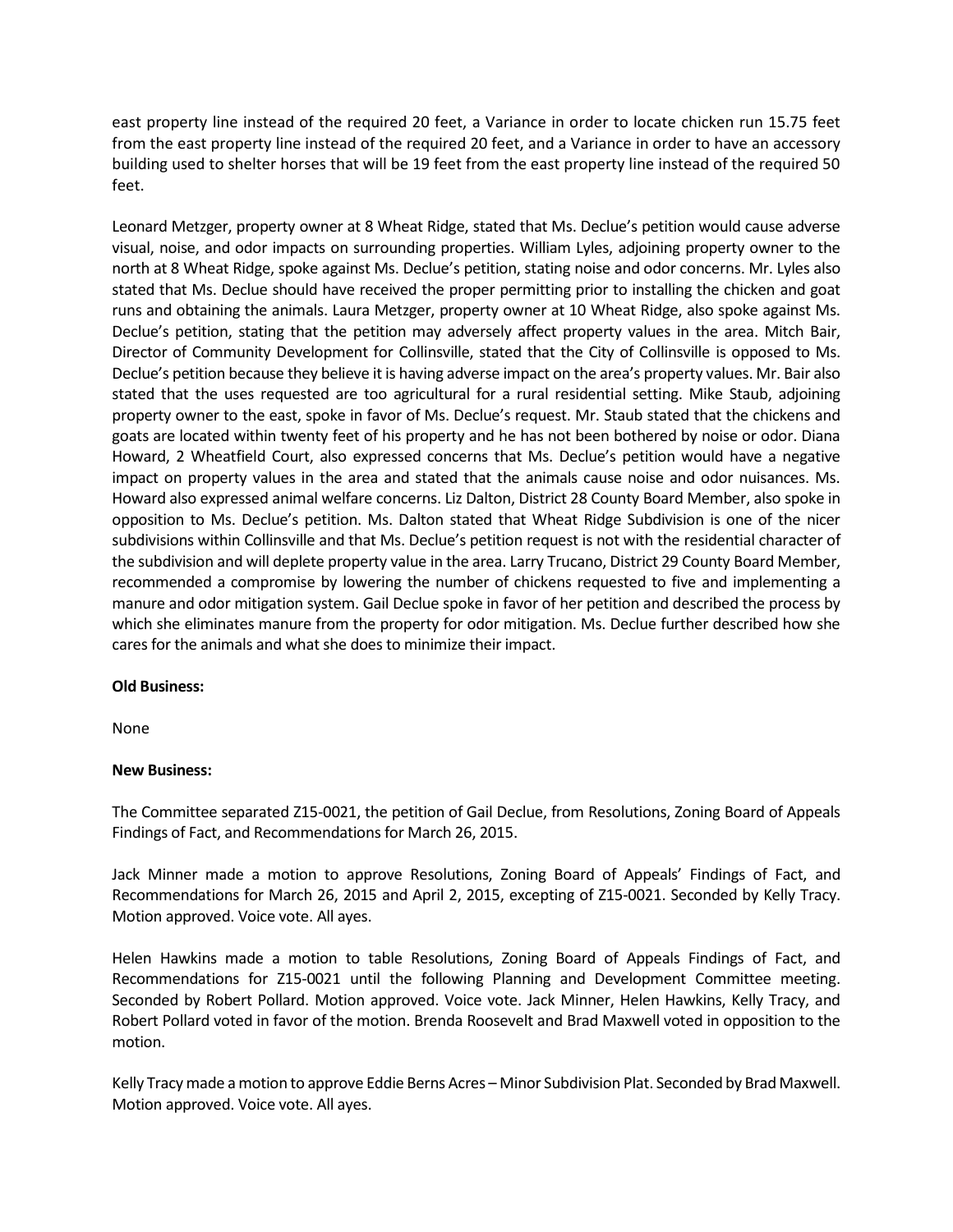Brenda Roosevelt made a motion to approve Chapel Hill Subdivision – Preliminary Subdivision Plat. Seconded by Brad Maxwell. Motion approved. All ayes.

Brenda Roosevelt made a motion to approve Chapel Hill Subdivision Phase 1 – Final Subdivision Plat – pending review and approval by the City of Troy. Seconded by Brad Maxwell. Motion approved. All ayes.

Leah Dettmers, Sustainability Coordinator, spoke about the Madison County Sustainability Grant. Ms. Dettmers stated that the department received twenty-nine applications for funding this year with eighteen applicants being approved. Ms. Dettmers stated that applications were denied due to ineligibility of the expenditures or because the municipality had already received the maximum 5-year allocation.

Jack Minner made a motion to approve a Resolution Authorizing the Madison County Sustainability Grant FY2015. Seconded by Brenda Roosevelt. Motion approved. Roll call vote. All ayes.

Brenda Roosevelt made a motion to approve a Resolution Authorizing the Demolition of Unsafe Buildings and Structures. Seconded by Kelly Tracy. Motion approved. Roll call vote. All ayes.

Matt Brandmeyer discussed the Purchase Request for the SLU Center of Sustainability Intern, explaining that the department has decided to hire a graduate intern for the duration of their two year program as opposed to semester-to-semester agreements. The funding will remain the same and the cost of the intern will be spread over the two year period.

Brad Maxwell made a motion to approve the Purchase Request for the SLU Center of Sustainability Intern. Seconded by Kelly Tracy. Motion approved. Roll call vote. All ayes.

Matt Brandmeyer explained that the Sierra Club has requested that the Planning and Development Department provide a letter in support of the proposed coal ash pond rules for the State of Illinois and provided multiple options for moving forward.

Chris Krusa and Elizabeth Scrafford, Sierra Club volunteers, discussed some of the issues surrounding coal ash ponds and why it is problematic not to have rules in place on the disposal of coal ash.

Jack Minner made a motion to have Matt Brandmeyer provide a letter in support of the proposed coal ash regulations on behalf of the Planning and Development Department. Seconded by Brenda Roosevelt. Motion approved. Voice vote. All ayes.

Matt Brandmeyer and Leah Dettmers discussed the request from Republic Services, waste haulers, to provide comment on the proposed Caseyville transfer station. Mr. Brandmeyer explained that Republic Services and the City of Fairmont City have brought suit against Caseyville and the company proposing the new transfer station claiming that they did not go through the proper permitting and public notice procedures. Mr. Brandmeyer also stated that the transfer station proposal is not compatible with Madison and St. Clair Counties' Solid Waste Plan. Ms. Dettmers stated that the landfills currently located within the county have a twenty year capacity and that the new transfer station is not necessary. Mr. Brandmeyer stated that Republic would like the Department to file an amicus brief outlining our opposition to the transfer station. The Committee decided that if St. Clair County persues the matter, Madison County will consider the request.